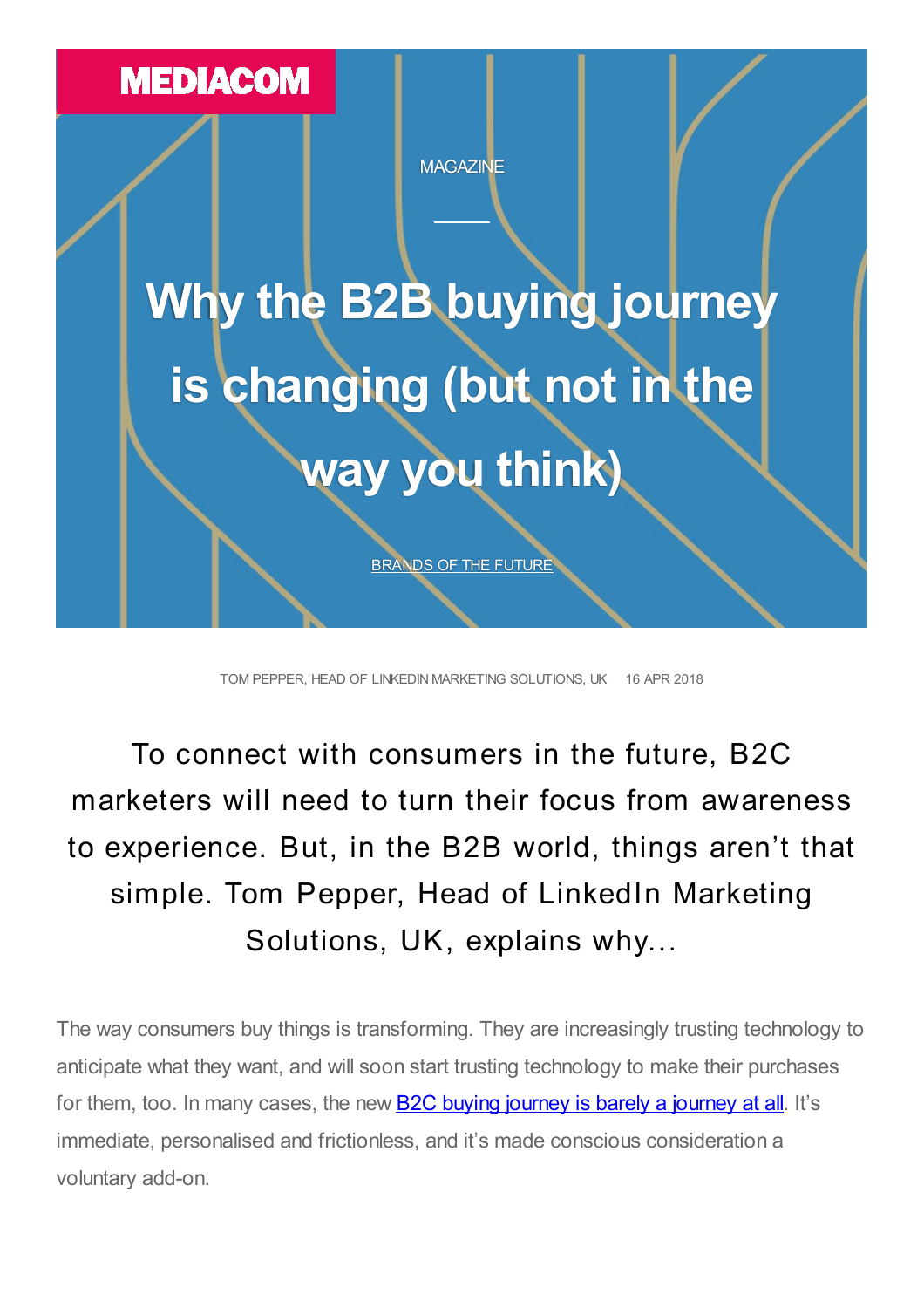In the B2B world, anyone who makes and influences buying decisions for their business is also a consumer. You'd be forgiven for assuming they are being influenced by these changes in the same way, but that's a dangerous assumption to make.

Because, while B2C journeys are getting shorter, automated and more passive, B2B journeys are becoming longer, more complex, and more emotionally charged. As Demand Gen's 2017 *B2B [Buyer's](https://www.demandgenreport.com/resources/research/2017-b2b-buyers-survey-report) Survey* reveals, 58% of buyers said that the length of their buying cycle had increased, while only 10% claimed that it had become shorter.

# B2B and B2C buyer journeys are moving in different directions

B2B buying journeys may be becoming more personalised, largely driven by sales technology and social media, but that personalisation produces very different results to B2C journeys. Just because you can approach a B2B buyer in more targeted and sophisticated ways doesn't make it any easier to get them to sign up for your services. B2B decisions are more complicated than choosing what to watch on Netflix.

For a start, B2B buyers are almost certainly not making decisions alone. Unlike many B2C choices, B2B decisions are increasingly complex and tend to involve increasingly diverse buying committees. In some sectors, such as IT, it can take a **small [village](https://business.linkedin.com/marketing-solutions/blog/millennial-minute/2017/millennial-minute--meet-the-new-tech-buying-committee)** of people to make a decision. And, after schooling themselves by reading free content online, more and more people are wanting a say in the decision-making.

That means more people for B2B marketers and their sales teams to convince. The impact of content in the B2B world is one of the reasons why brand awareness is growing in this field – and why formats like video, which can establish an emotional connection with a wideranging group, are increasingly important.

# B2B buyers don't necessarily want a shorter journey

The emotional stakes for B2B decisions are often far higher than for B2C ones. Reputations, livelihoods, hopes and dreams are on the line. That's why the buyer's journey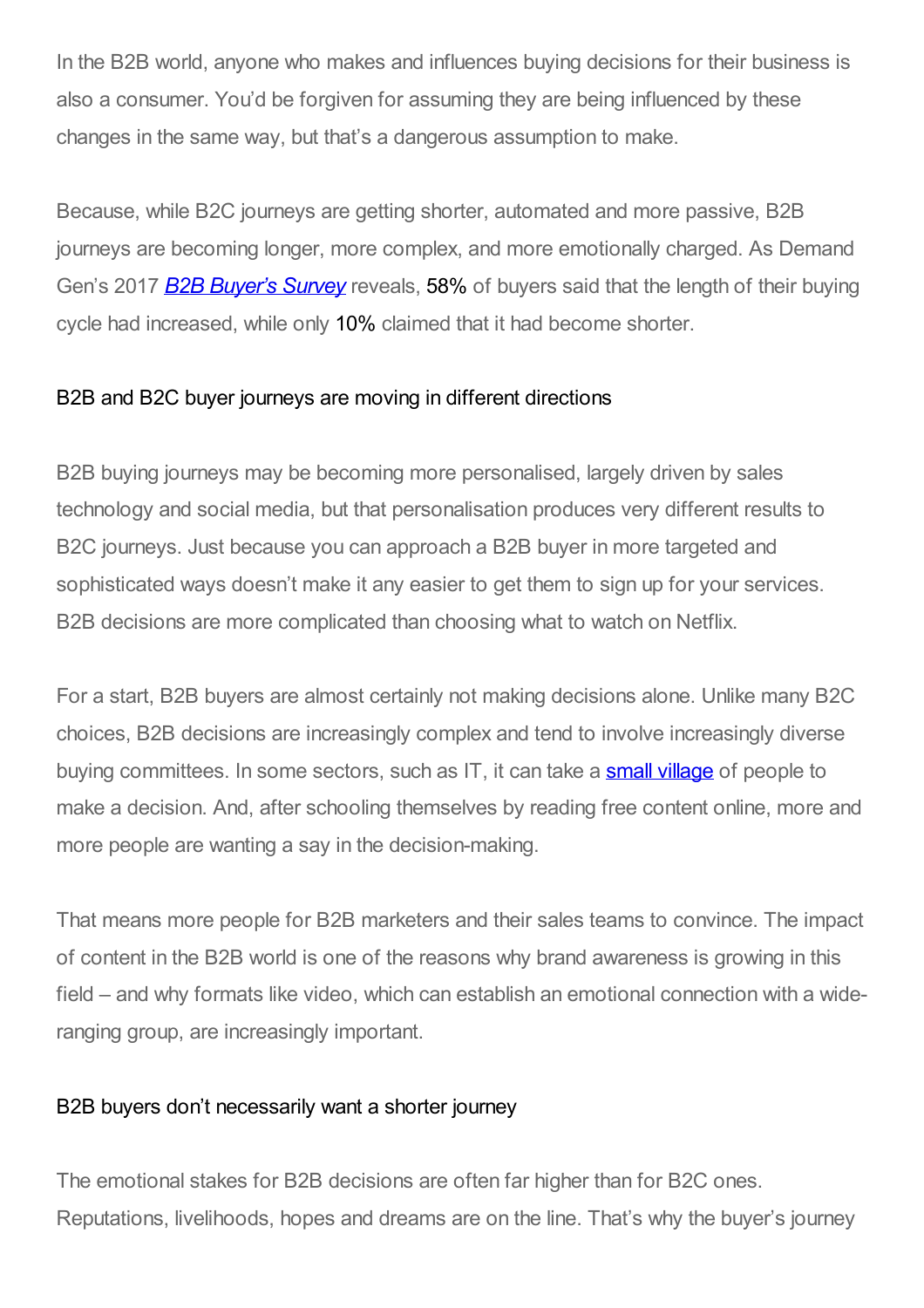is increasingly autonomous – not automatic. We all know the stat claiming B2B buyers spend up to 90% of the decision journey educating themselves. They use this content to delay the moment when they need to reach out to a sales rep – not because they don't like talking to sales, but because they want to exercise independent judgment and form an initial impression first. The last thing they want is to be easily led.

#### B2B buyers spend up to 90% of the decision journey educating themselves

#### How thought leadership drives the B2B buyer journey

A recent study which LinkedIn was involved in underlines the role that thought leadership content plays in the decision-making process. More than a third of decision-makers engage with such content every week; 52% say they use thought-leadership content to vet an organisation, 41% say they have included a company on an RFP on the strength of it, and 48% say thought-leadership has led them directly to award business to a supplier. On the flip side, more than a third say they've removed a business from consideration because of poor quality thought-leadership.

This suggests that being able to identify and reach the right audiences is not enough to close a B2B deal. It's what you do with that opportunity to connect that counts. Personalisation has to go deeper than knowing who to talk to; it has to shape what you say to them when you do.

When LinkedIn **asked B2B [buyers](https://www.linkedin.com/pulse/failing-do-your-homework-cost-you-sales-liam-halpin/)** what influenced them to engage with a vendor, the single most important criteria was whether that vendor understood their business model. We found that buyers want to deal with subject matter experts who empathise and understand the issues they face – and this is what highly relevant B2B thought-leadership content can deliver. Almost two-thirds (63%) of decision-makers define valuable thought leadership as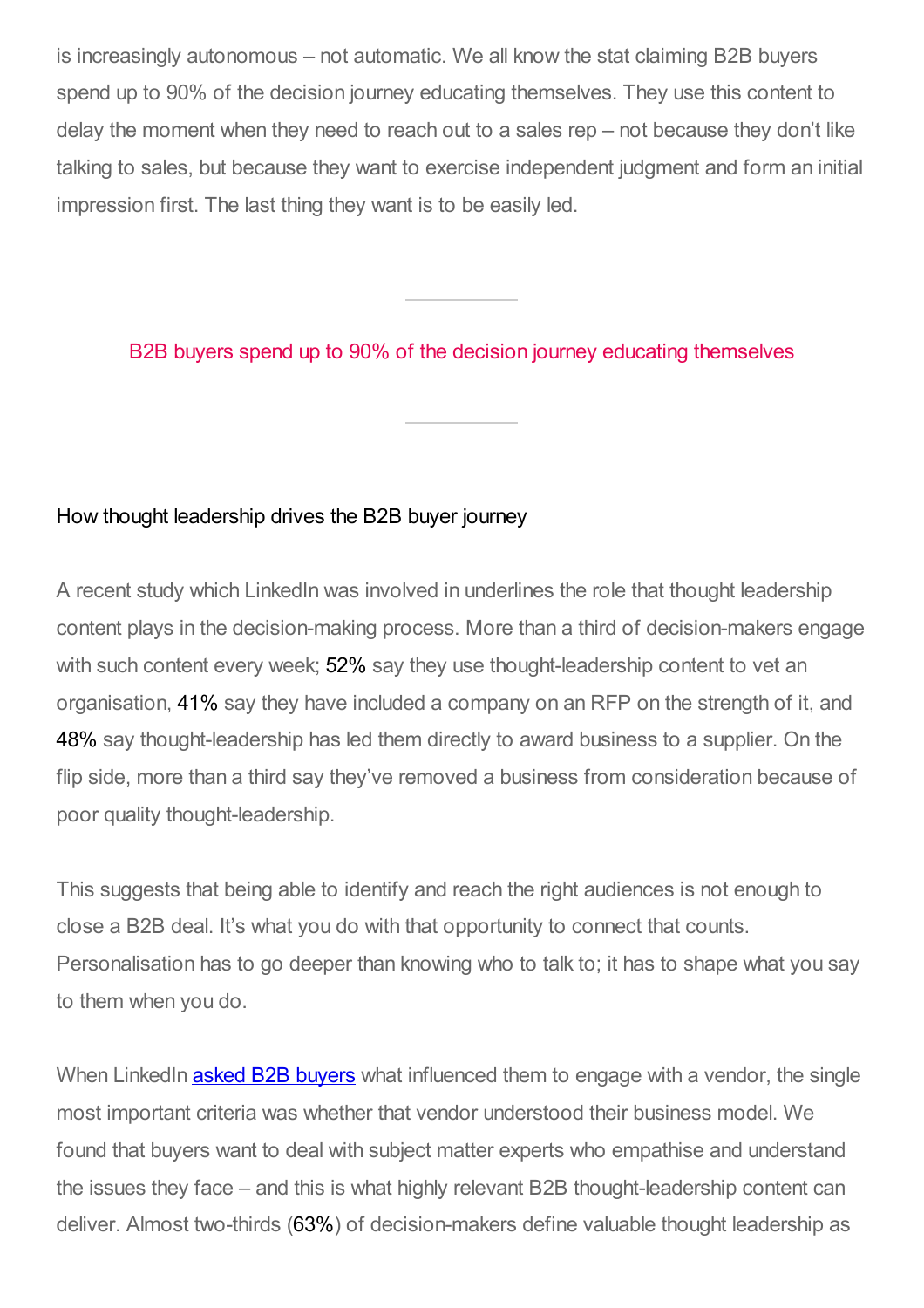that which relates directly to a topic they are working on.

This degree of personalisation depends on a closer working relationship between sales and marketing – and this is perhaps where the accelerating nature of B2C buying journeys can teach B2B a thing or two. It's not just about automating buying choices but blurring the lines between where marketing ends and sales begin.

# 48% of decision-makers say thought-leadership has led them directly to award business to a supplier

#### Beyond the hand-off – the need for seamless sales and marketing integration

Much B2B ink has been spilt discussing where the hand-off should be between sales and marketing on the buying journey. But, in 2018, that's no longer the right question. The most successful B2B sales and marketing organisations are those which integrate both types of engagement seamlessly throughout the consideration stage, delivering the right type of interaction that's most relevant at any given moment.

As our data proves, prospects who have been exposed to a company's Sponsored Content on LinkedIn are 25% more likely to respond to an InMail from a sales rep at that company – and 10% more likely to accept a connection request. Once they are connected to a sales rep, they are significantly more likely to share content they receive from that rep's company. The two relationships are mutually reinforcing – and they deliver the coherent, relevant engagement that B2B audiences really value.

Most importantly, aligning genuine sales with marketing throughout the buyer journey gives marketers more opportunities to close deals quickly – once the buyer is ready. Ultimately, thought leadership content from the marketing team has the potential to short-circuit the